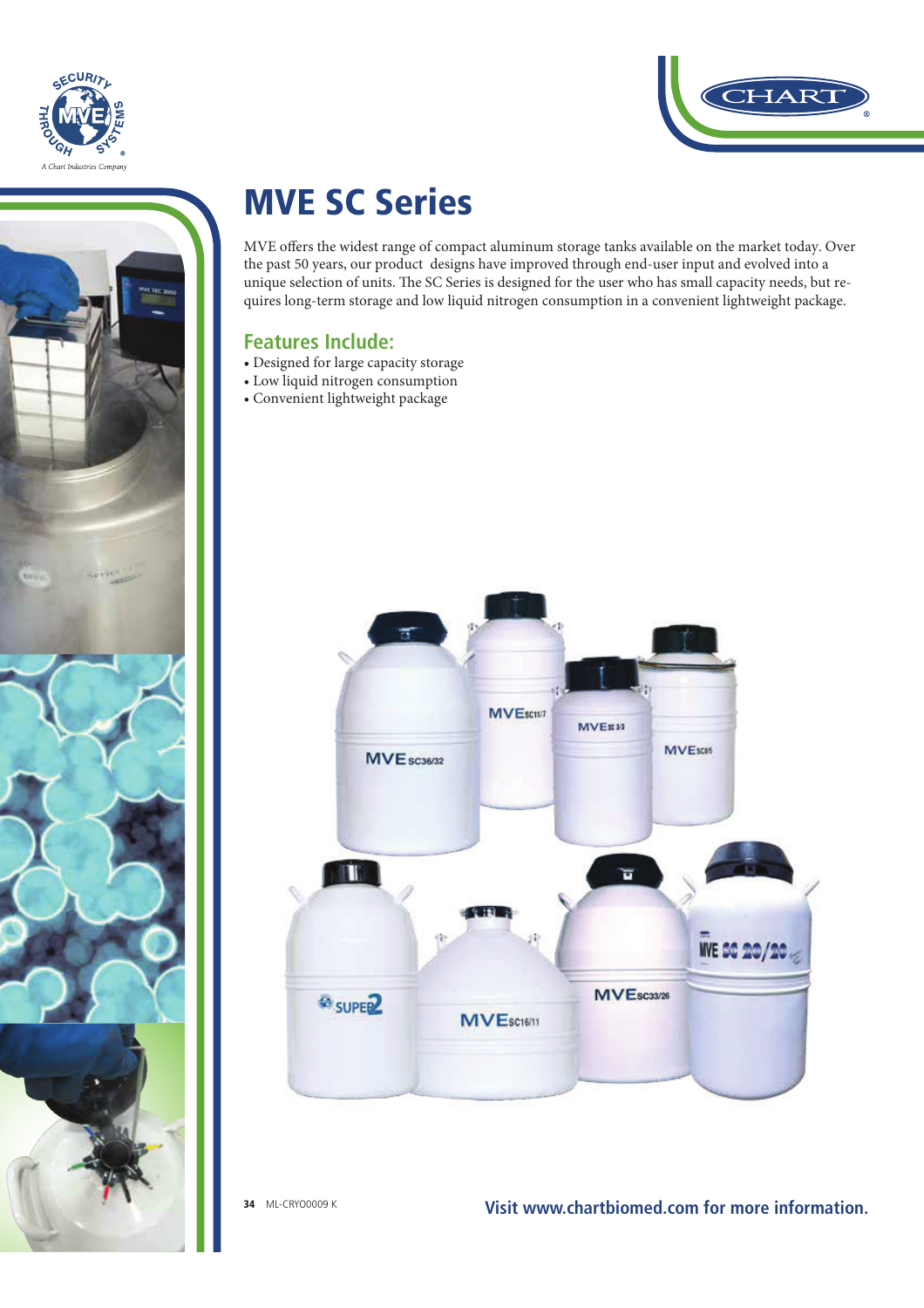#### **Tank Features**



|                                         | SC 3/3                   | SC 8/5                   | SC 11/7     | SC 20/20<br>Signature    | SC 33/26    | SC 36/32     | Super 2    |  |  |  |
|-----------------------------------------|--------------------------|--------------------------|-------------|--------------------------|-------------|--------------|------------|--|--|--|
| <b>Maximum Storage Capacity</b>         |                          |                          |             |                          |             |              |            |  |  |  |
| <b>Number of Canisters</b>              | 6                        | 6                        | 6           | 6                        | 6           | 6            | 6          |  |  |  |
| Number of 1/2 cc Straws 10/<br>cane     | $\overline{\phantom{a}}$ | $\overline{\phantom{a}}$ | 660         | 540                      | 540         | 540          | 660        |  |  |  |
| Number of 1/2 cc Straws 1<br>Level Bulk | 1122                     | 1122                     | 879         | 780                      | 780         | 780          | 1122       |  |  |  |
| Number of 1.2 & 2.0 ml vials<br>5/cane  |                          | $\overline{a}$           | 150         | $\overline{\phantom{a}}$ | 150         | 150          | 210        |  |  |  |
| <b>Performance</b>                      |                          |                          |             |                          |             |              |            |  |  |  |
| LN2 Capacity w/o Inventory<br>L est.    | 3.6                      | 8.4                      | 11.0        | 20.5                     | 33.0        | 36.5         | 24.5       |  |  |  |
| Static Evaporation Rate* L/<br>day      | 0.13                     | 0.15                     | 0.16        | 0.09                     | 0.13        | 0.10         | 0.085      |  |  |  |
| <b>Working Duration** Full</b><br>Days  | 17                       | 35                       | 43          | 142                      | 182         | 224          | 180        |  |  |  |
| <b>Unit Dimensions</b>                  |                          |                          |             |                          |             |              |            |  |  |  |
| Neck Opening in. (mm)                   | 2.18(55)                 | 2.18(55)                 | 2.18(55)    | 2.16(55)                 | 2.18(55)    | 2.18(55)     | 2.18(55.4) |  |  |  |
| <b>Overall Height in. (mm)</b>          | 16.0 (406)               | 18.5 (470)               | 21.6 (549)  | 26.0 (660)               | 25.9(657)   | 27.2 (690)   | 28.2 (716) |  |  |  |
| <b>Outer Diameter</b> in. (mm)          | 8.7(222)                 | 10.2(260)                | 10.2(260)   | 14.5 (368)               | 18.2 (464)  | 18.2 (464)   | 14.5 (368) |  |  |  |
| Canister Height in. (mm)                | 5.0(127)                 | 5.0(127)                 | 11.0(279)   | 11.0 (279)               | 11.0(279)   | 11.0 (279)   | 11.0(279)  |  |  |  |
| <b>Canister Diameter in. (mm)</b>       | 1.65(41.9)               | 1.65(41.9)               | 1.65(41.9)  | 1.65(41.9)               | 1.50(38)    | 1.50(38)     | 1.65(41.9) |  |  |  |
| Weight Empty lb. (kg)                   | 8(3.6)                   | 12(5.3)                  | 17(7.7)     | 26 (11.8)                | 34 (15.4)   | 34 (15.4)    | 26.5(12)   |  |  |  |
| Weight Full lb. (kg)                    | 14.4 (65)                | 27.0(12.1)               | 36.6 (16.6) | 62.4 (28.3)              | 93.4 (42.4) | 100.0 (44.8) | 68.4 (31)  |  |  |  |

\* Static evaporation rate and static holding time are nominal. Actual rate and holding time will be affected by the nature of container use, atmospheric conditions, and manufacturing tolerances.

\*\* Working Duration is an arbitrary reference, to estimate container performance under normal operating conditions in liquid storage. Actual working time may vary due to current atmospheric conditions, container history, manufacturing tolerances and patterns of use.

TWO Year Parts Warranty • FIVE Year Vacuum Warranty

Conforms to MDD 93/42/EEC, the Medical Device Directive for the EU.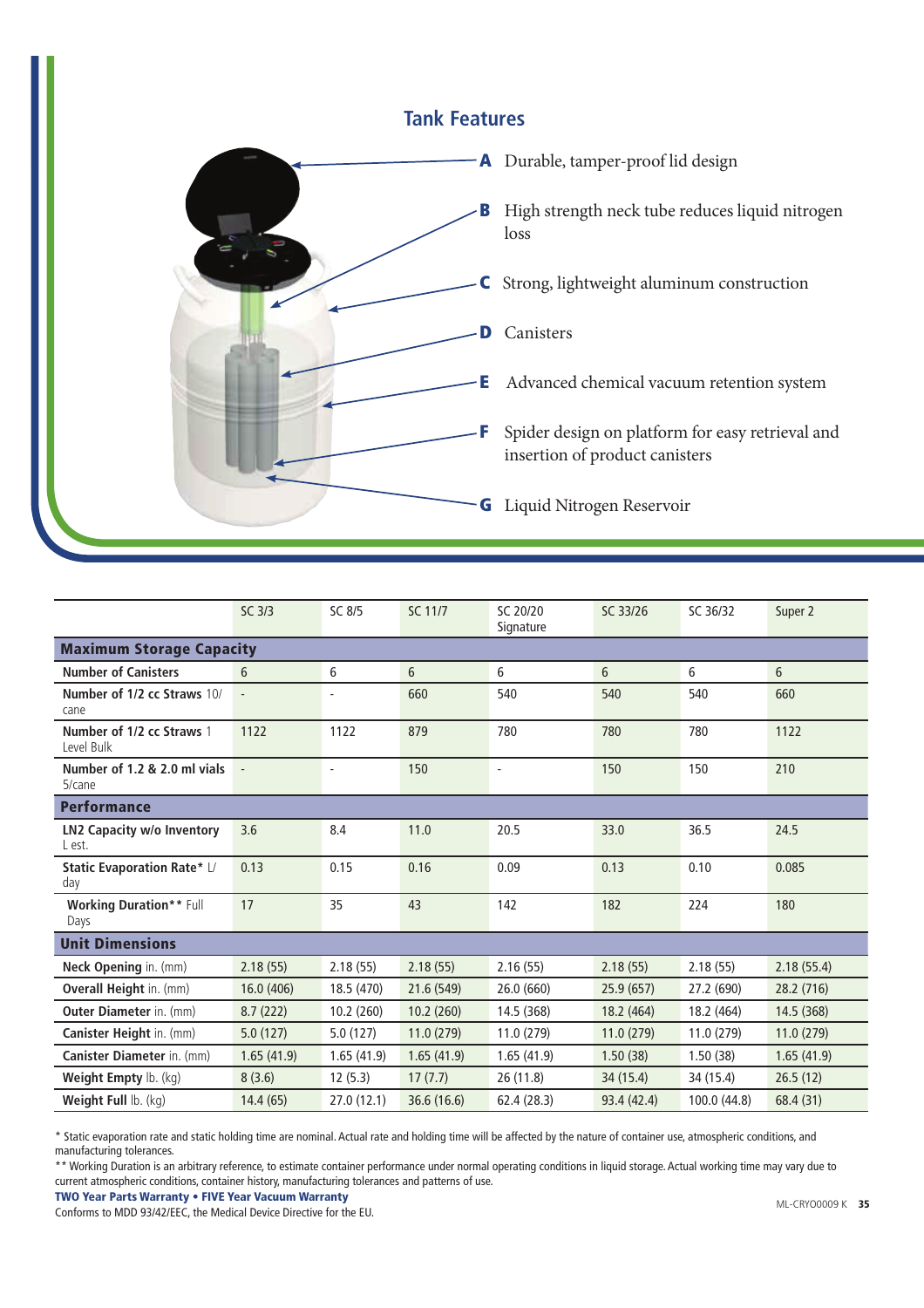



# HAR

## MVE XC Series

MVE XC Series tanks have capacities ranging from 700–5000 straws, and 210 to over 1000 vials. Manufactured to a world class level of excellence and backed by an industry-leading 5-year vacuum warranty, these durable, lightweight units can be relied on to perform in the most demanding of environments.

## **Features Include:**

- Designed for large capacity storage
- Low liquid nitrogen consumption
- Convenient lightweight package

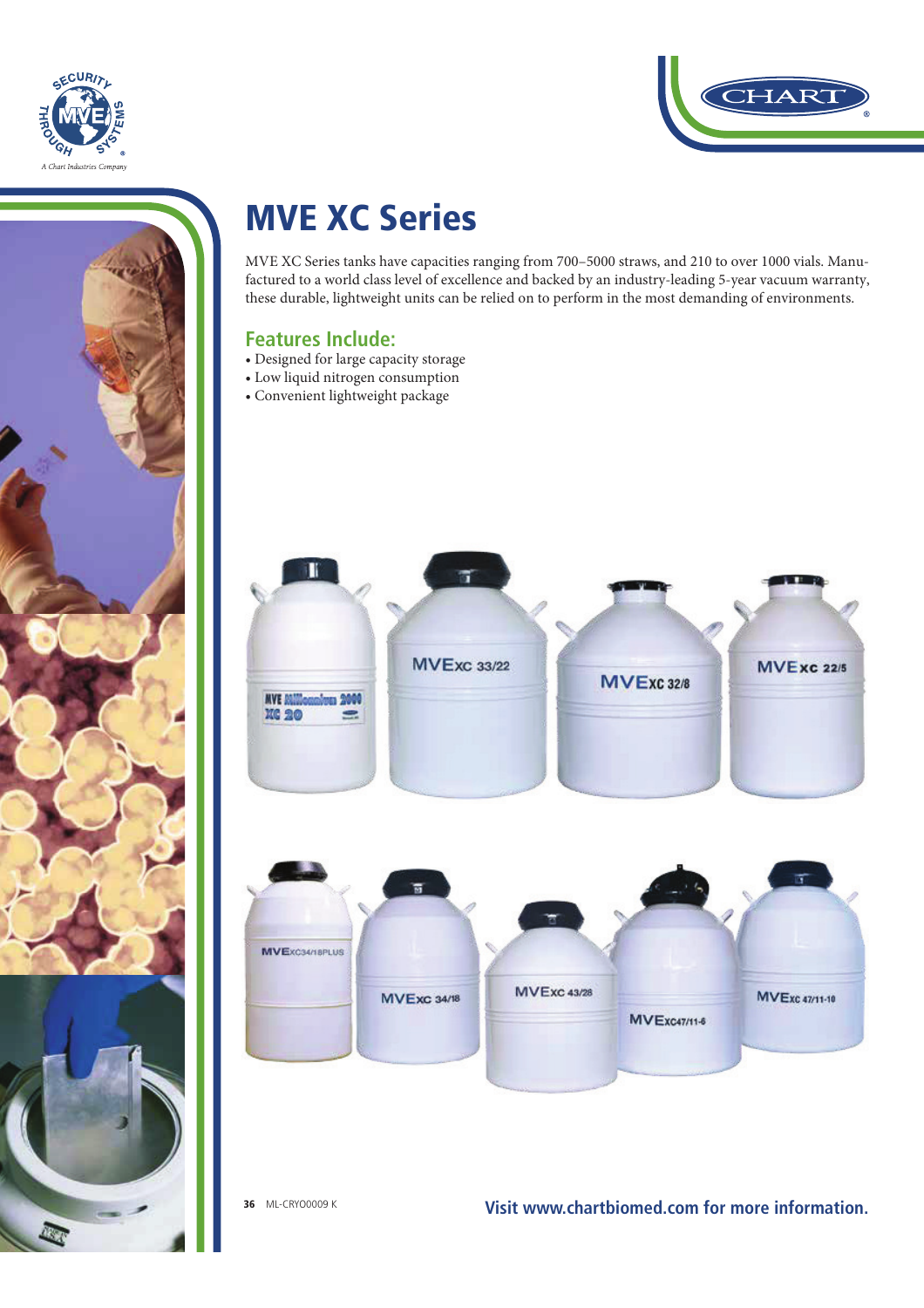#### **Tank Features**



|                                                      | <b>XC 20</b><br>Millennium | XC 21/6       | XC 22/5                  | XC 32/8     |                             | XC 33/22 XC 34/18           | XC 34/18<br>Plus***         | XC 43/28        | XC 47/11-<br>6SQ         | XC<br>$47/11 - 6$           | XC 47/11-<br>10 |
|------------------------------------------------------|----------------------------|---------------|--------------------------|-------------|-----------------------------|-----------------------------|-----------------------------|-----------------|--------------------------|-----------------------------|-----------------|
| <b>Maximum Storage Capacity</b>                      |                            |               |                          |             |                             |                             |                             |                 |                          |                             |                 |
| <b>Number of Canisters</b>                           | 6                          | 9             | 6                        | 9           | 6                           | 6                           | 6                           | 6               | $6$ sq.                  | 6                           | 10              |
| Number of 1/2 cc<br>Straws 10/cane                   | 660                        | N/A           | 2,400                    | 2,520       | 1,260                       | 2,100                       | 2,100                       | 1,260           | ä,                       | $3,900+$                    | 3200            |
| Number of 1/2 cc<br>Straws 1 Level Bulk              | 879                        | 3,870         | 3,666                    | 3,960       | 1,764                       | 3,300                       | 3,300                       | 1,764           | $\overline{\phantom{a}}$ | 6,200                       | 5,000           |
| Number of 1.2 & 2.0 ml<br>vials 5/cane               | 210                        | N/A           | 810                      | 855         | 360                         | 630                         | 630                         | 360             | ÷,                       | 1,320                       | 1,050           |
| Number of Racks 25<br>Vials                          |                            | ä,            | ä,                       | ä,          | $\mathcal{L}^{\mathcal{A}}$ | $\mathcal{L}^{\mathcal{A}}$ | $\mathcal{L}^{\mathcal{A}}$ | ÷.              | 750                      | $\mathcal{L}_{\mathcal{A}}$ | $\sim$          |
| <b>Performance</b>                                   |                            |               |                          |             |                             |                             |                             |                 |                          |                             |                 |
| LN2 Capacity w/o Inven- 20.5<br>tory L est.          |                            | 21.0          | 22.4                     | 32.0        | 33.4                        | 34.8                        | 67.5                        | 42.2            | 47.4                     | 47.4                        | 47.4            |
| LN2 Capacity w/o Inven-<br>tory Below Spider L est.  |                            |               |                          |             |                             | ä,                          | 32.7                        | ä,              | ä,                       | ÷.                          |                 |
| <b>Static Evaporation</b><br>Rate* L/day             | .095                       | 0.35          | 0.35                     | 0.35        | 0.14                        | 0.18                        | 0.31                        | 0.14            | 0.39                     | 0.39                        | 0.39            |
| <b>Working Duration**</b><br>Full Days               | 135                        | 38            | 40                       | 57          | 154                         | 123                         | 136                         | 193             | 76                       | 76                          | 76              |
| <b>Unit Dimensions</b>                               |                            |               |                          |             |                             |                             |                             |                 |                          |                             |                 |
| Neck Opening in. (mm)                                | 2.18(55)                   | 3.50(89)      | 3.81(97)                 | 3.81(97)    | 2.75(70)                    | 3.50(89)                    | 3.50(89)                    | 2.75(70)        | 5.00(127)                | 5.00(127)                   | 5.00(127)       |
| Overall Height in. (mm)                              | 25.7 (652)                 | 17.2 (438)    | 22.0 (559)               | 21.5 (546)  | 26.0 (660)                  | 26.6 (675)                  | 37.5 (952)                  | 26.4 (670)      | 26.5(673)                | 26.5(673)                   | 26.5(673)       |
| Overall Inner Height in.<br>(mm)                     |                            | $\sim$        | $\sim$                   | L.          | ä,                          | ä,                          | 33.5 (850)                  |                 | ä,                       |                             | ä,              |
| <b>Outer Diameter in. (mm)</b>                       | 14.5 (368)                 | 18.2 (464)    | 14.5 (368)               | 18.2 (464)  | 18.2 (464)                  | 18.2 (464)                  | 18.2 (464)                  | 20.0 (508)      | 20.0 (508)               | 20.0 (508)                  | 20.0 (508)      |
| Canister Height in. (mm)                             | 11 (279)                   | 5(127)        | 11(279)                  | 11 (279)    | 11 (279)                    | 11 (279)                    | 11 (279)                    | 11(279)         | ÷,                       | 11 (279)                    | 11(279)         |
| <b>Canister Diameter in.</b><br>(mm)                 | 1.65(41)                   | 2.59(68)      | 3.09(79)                 | 2.62(67)    | 2.22(56)                    | 2.8(71)                     | 2.81(71)                    | 2.22(56)        | $\overline{\phantom{a}}$ | 4.00 (102)                  | 2.81(71)        |
| <b>Distance: Platform to</b><br>Top of Neck in. (mm) | $\mathcal{L}$              | $\mathcal{L}$ | ä,                       |             | ÷.                          | L.                          | 21(533)                     |                 | L,                       | $\overline{\phantom{a}}$    | $\sim$          |
| Weight Empty lb. (kg)                                | 23 (10.5)                  | 24 (10.9)     | 26(11.8)                 | 30 (13.6)   | 34 (15.4)                   | 34 (15.4)                   | 45.9 (20.8)                 | 36 (16.4)       | 42 (19.0)                | 42 (19.0)                   | 42 (19.0)       |
| <b>Weight with Canisters</b><br>$lb.$ (kg)           |                            |               | $\overline{\phantom{a}}$ | ٠           | L.                          | ÷.                          | 45.9 (20.8) -               |                 | $\overline{\phantom{a}}$ | $\overline{\phantom{a}}$    |                 |
| Weight Full lb. (kg)                                 | 59.5 (27.0)                | 61.4(27.9)    | 66.0 (30)                | 87.0 (39.5) | 94.0 (42.5)                 | 96.0(43.5)                  | 104.4<br>(47.3)             | 111.0<br>(50.5) | 120.4<br>(54.6)          | 120.4<br>(54.6)             | 120.4<br>(54.6) |

\* Static evaporation rate and static holding time are nominal. Actual rate and holding time will be affected by the nature of container use, atmospheric conditions, and manufacturing tolerances.

\*\* Working Duration is an arbitrary reference, to estimate container performance under normal operating conditions in liquid storage. Actual working time may vary due to current atmospheric conditions, container history, manufacturing tolerances and patterns of use.

\*\*\*Optional center absorbent added to center canister (3 week holding time).

#### TWO Year Parts Warranty • FIVE Year Vacuum Warranty

Conforms to MDD 93/42/EEC, the Medical Device Directive for the EU.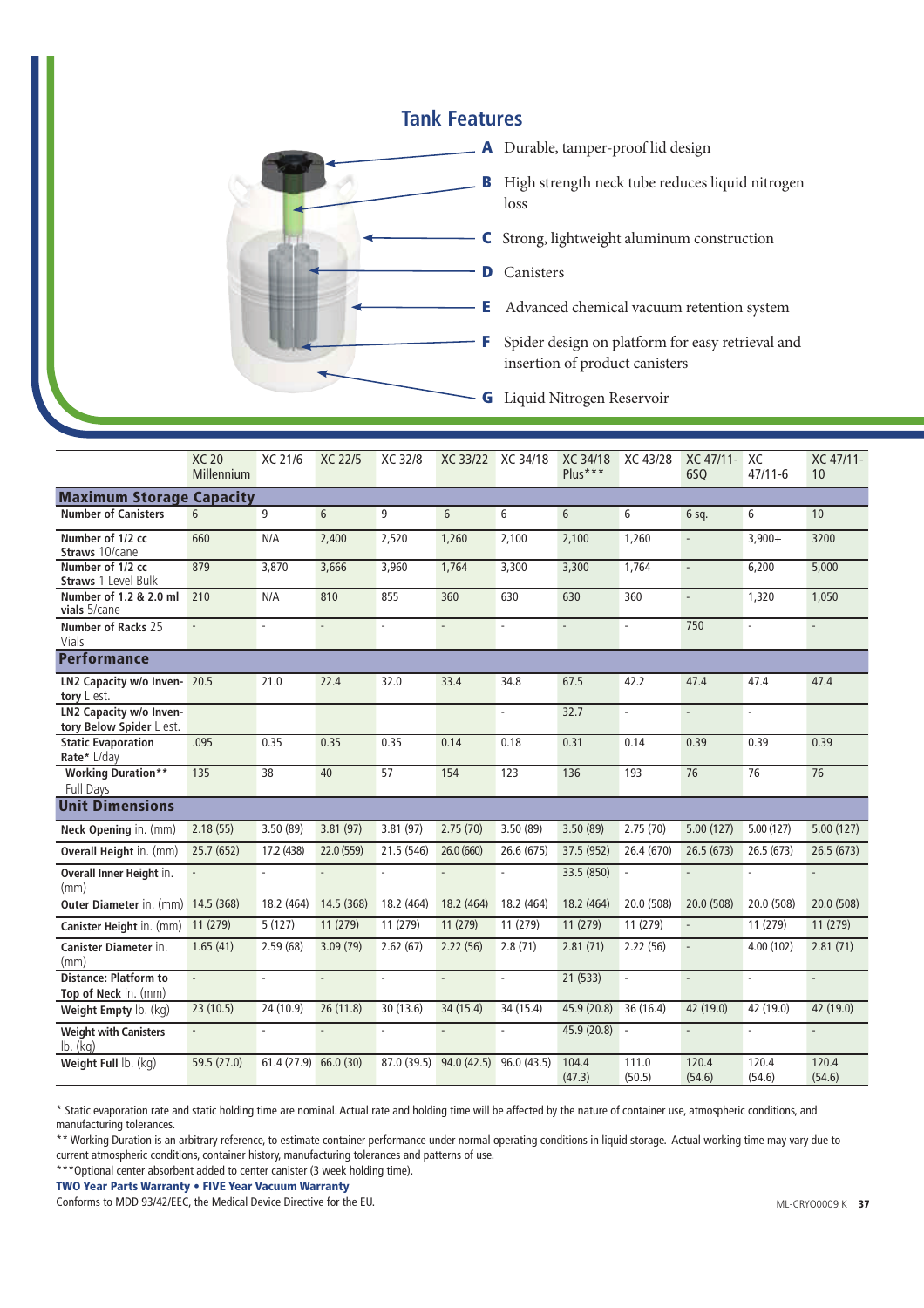



# MVE Stock Series

The MVE Stock Series provides the ultimate in security for the breeding industry and are primarily used to store semen and embryos. The freezers are designed for pull and pack shipment, with a wide neck opening for easy access. Although engineered for liquid storage, most MVE Stock Series can be used to store in vapor.

### **Features include:**

- Wide neck opening
- Lowest liftover height
- Largest LN2 Capacity
- Optional Battery Backup







**22** ML-CRYO0009 K **Visit www.chartbiomed.com for more information.**